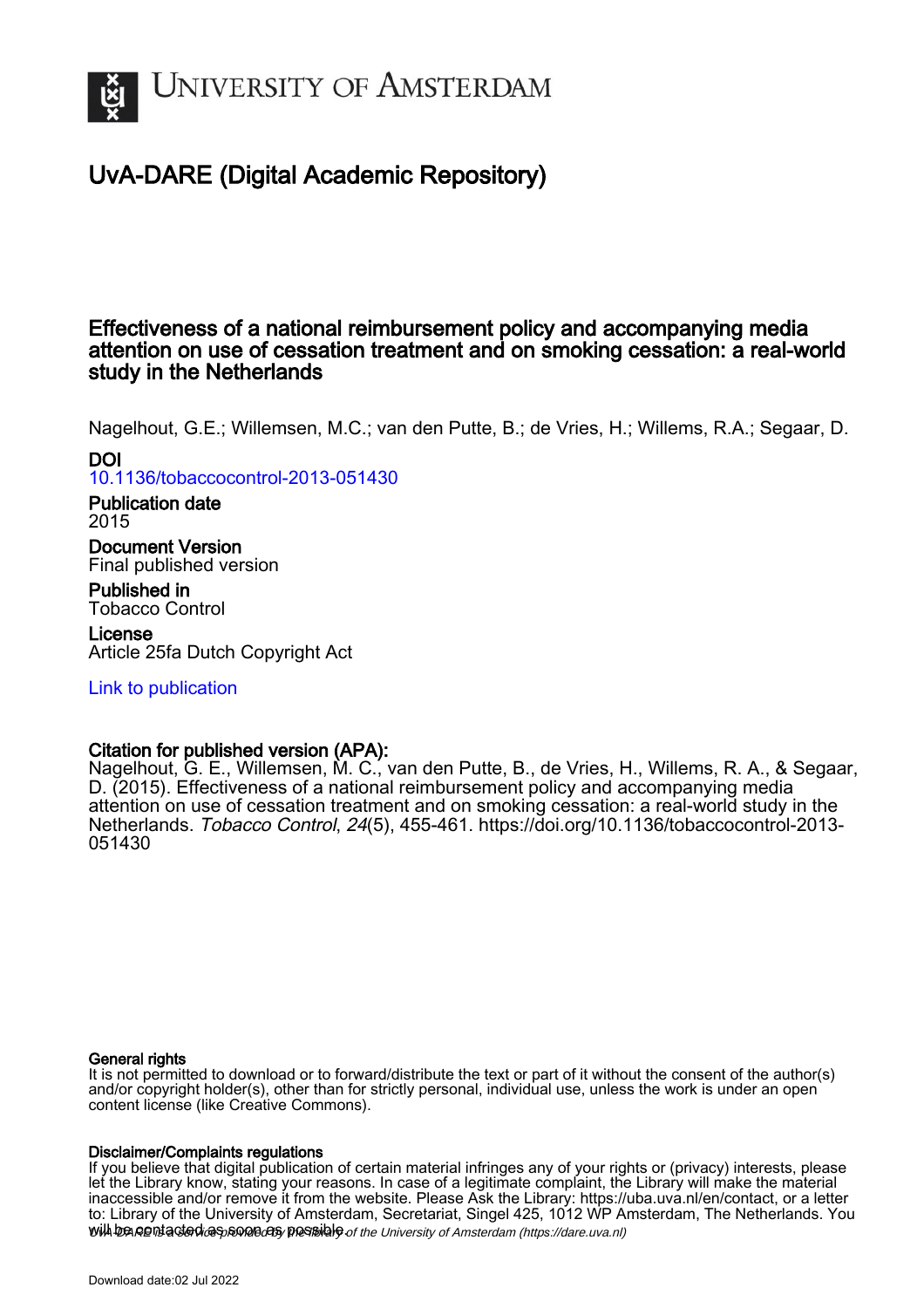# Effectiveness of a national reimbursement policy and accompanying media attention on use of cessation treatment and on smoking cessation: a real-world study in the Netherlands

Gera E Nagelhout,  $1,2$  Marc C Willemsen,  $1,2$  Bas van den Putte,  $3,4$  Hein de Vries,  $1$ Roy A Willems.<sup>5</sup> Dewi Segaar<sup>2</sup>

## ABSTRACT

Background In 2011, the Netherlands implemented a national policy that ensured that health insurance companies reimbursed behavioural counselling for smoking cessation or the combination of behavioural counselling with pharmacological therapy.

**Objective** To examine the real-world impact of a national reimbursement policy and accompanying media attention on use of cessation treatment and on smoking cessation.

Methods We used a four-wave longitudinal survey among 2763 adult smokers that started in September 2010 and was repeated at approximately 3 month intervals until June 2011. Two survey waves were conducted before the implementation of the policy and two survey waves after.

Findings There were significant increases in quit attempts (among moderate-to-heavy smokers) and in quit success (among all smokers) following the implementation of the reimbursement policy and the media attention. Use of behavioural counselling did not increase, while use of pharmacological therapy without behavioural counselling (unreimbursed treatment) increased among moderate-to-heavy smokers. Attention to media about the reimbursement was significantly associated with more quit attempts and more quit success. Awareness of the policy was significantly associated with more use of reimbursed treatment among all smokers, while attention to the media coverage was only significantly associated with more use of reimbursed treatment among moderate-to-heavy smokers. Awareness/attention variables were not significantly associated with use of unreimbursed treatment.

Conclusions It seems that a national reimbursement policy for smoking cessation treatment that is accompanied by media attention can increase cessation. Our findings suggest that this increase can (partly) be ascribed to the media attention that accompanied the policy implementation.

#### INTRODUCTION

The Framework Convention on Tobacco Control is the first international treaty in the domain of public health.<sup>1</sup> Article 14 of the Framework Convention on Tobacco Control states that parties to the treaty shall take effective measures to promote smoking cessation and should facilitate accessibility and affordability of treatment for tobacco dependence. In the guidelines of Article 14, countries are urged

to make efficacious cessation treatment available, where possible free of charge or at an affordable cost.[2](#page-7-0) A recent review concluded that financial reimbursement of smoking cessation treatment can increase the use of nicotine replacement therapy, prescription medications and behavioural counselling and can stimulate smoking cessation attempts and success.<sup>[3](#page-7-0)</sup> However, because this evidence comes from experimental studies conducted under controlled research conditions, this is less informative about the real-world effectiveness of reimbursing cessation treatment. The current study examines whether a national reimbursement policy increased the use of cessation treatment and stimulated smoking cessation in the general population of smokers.

Previous studies about the real-world effectiveness of national reimbursement policies for smoking cessation treatment have emerged mainly from the UK. The UK National Health Service Stop Smoking Services have offered free of charge behavioural support and medications for smoking cessation for more than  $10 \text{ years.}^4$  Evaluation studies have focused on changes in use of the services when they were already implemented,  $4\frac{5}{5}$ regional and sociodemographic variations in use $6-8$  $6-8$ and the real-world effectiveness of the received cessation treatment.<sup>9</sup> <sup>10</sup> However, additional studies are needed that compare the situation before and after countries implement a national reimbursement policy.

The Netherlands implemented a national policy for reimbursement of smoking cessation treatment in January 2011. Each smoker was eligible for full reimbursement of one smoking cessation programme per year. A smoking cessation programme consisted of multisession evidence-based behavioural counselling (group, face-to-face or telephonic counselling) and, if required, pharmacological therapy (nicotine replacement therapy or prescription medications). Pharmacological therapy was only reimbursed when smokers also participated in behavioural counselling. The Netherlands had a national quitline that offered multisession evidence-based behavioural counselling and, thus, all smokers in the Netherlands had access to reimbursable cessation treatment.<sup>[11](#page-7-0)</sup> The reimbursement was paid only after spending the mandatory deductible of  $E170$  per year for any healthcare costs. This means that smokers were only fully reimbursed when they had completed their deductible. Smokers could get the reimbursement by claiming

1 Department of Health Promotion, Maastricht University (CAPHRI), Maastricht, The Netherlands <sup>2</sup> Alliance Smokefree Holland, The Hague, The Netherlands 3 Department of Communication, University of Amsterdam (ASCoR), Amsterdam, The Netherlands 4 Trimbos Institute, Netherlands Institute for Mental Health and Addiction, Utrecht, The **Netherlands** <sup>5</sup>School of Psychology, Open University of the Netherlands, Heerlen, The Netherlands

#### Correspondence to

Dr Gera Nagelhout, Alliantie Nederland Rookvrij, Eisenhowerlaan 108, The Hague 2517 KL, The Netherlands; Gera. Nagelhout@alliantieNR.nl

Received 4 November 2013 Revised 9 April 2014 Accepted 22 April 2014 Published Online First 19 May 2014



To cite: Nagelhout GE, Willemsen MC, van den Putte B, et al. Tob Control 2015;24:455–461.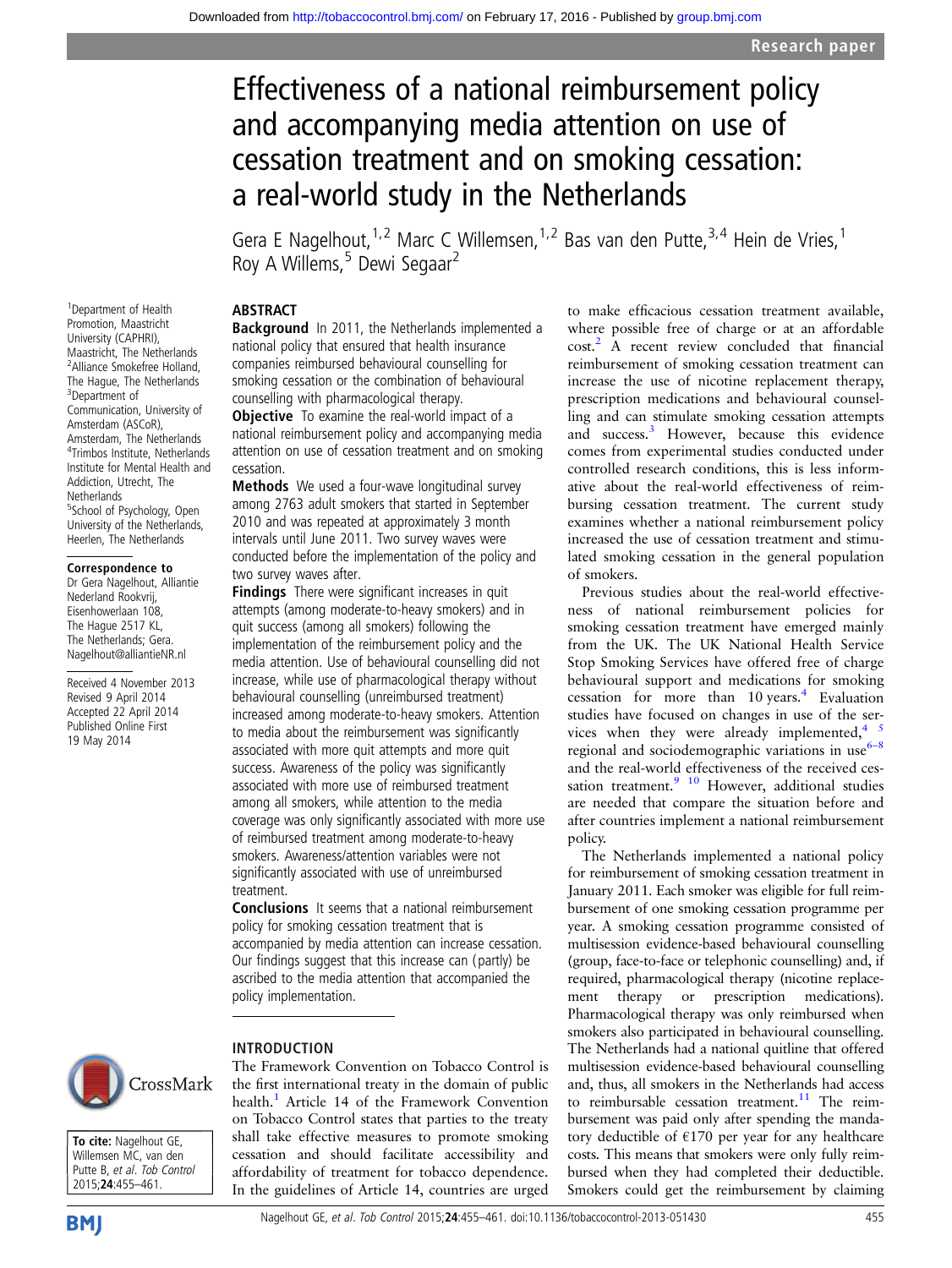this from their health insurance company. In the Netherlands, health insurance coverage is statutory and only 1% of the population is uninsured.<sup>12</sup>

The introduction of the new reimbursement policy in the Netherlands was accompanied by media attention. Most notably, a media campaign was created by the Dutch Expert Centre on Tobacco Control (STIVORO) and the Dutch Cancer Society to communicate to the public that smoking cessation treatment will be reimbursed from 2011. The campaign was funded by the Netherlands Organization for Health Research and Development (ZonMw) and the Dutch Cancer Society, it ran from December 2010 to January 2011 and campaign exposure among smokers was around 80%.<sup>[13](#page-7-0)</sup> The campaign message was that it is possible to 'really' quit smoking if you use the 'right' cessation treatment (nicotine replacement therapy, prescription medications and behavioural counselling). It was expected that this campaign message would help increase the use of reimbursed smoking cessation treatment and the number of quit attempts. Other media attention included commercial advertisements from pharmaceutical companies and information about the policy in news stories that were published in several media.

Smoking prevalence in the Netherlands has fluctuated between 27% and 28% from 2004 to 2010, with higher levels of smoking among lower educated groups. $14$  In 2010, pharmacological therapy was the most commonly used smoking cessation treatment in the Netherlands but few smokers used a combination of pharmacological therapy and behavioural counselling.[15](#page-7-0) The Dutch clinical guideline for the treatment of tobacco addiction recommends pharmacological therapy for moderate-to-heavy smokers, that is, those who smoke 10 or more cigarettes per day (CPD), in addition to behavioural counselling[.16](#page-7-0) In concordance with this recommendation, a recent study showed that Dutch moderate-to-heavy smokers (71% of all smokers in the Netherlands<sup>17</sup>) are more likely to receive advice from their general practitioner to use pharmacological therapy compared with light smokers.<sup>[17](#page-7-0)</sup> Therefore, it is important to examine effects separately for light and moderate-to-heavy smokers.

This longitudinal study examined whether there was an increase in smoking cessation and use of treatment after the implementation of the policy and the media coverage in the Netherlands. Furthermore, we related measures of awareness of the policy and attention to the media coverage to changes in smoking cessation and use of cessation treatment in order to attempt to disentangle which effects were associated with the policy and which effects with the media attention. Finally, we examined whether there were differential effects for light and moderate-to-heavy smokers.

# METHODS

# Sample

Longitudinal data was used from a four-wave web survey that started in September 2010 and was repeated at approximately 3 month intervals until June 2011, in the Netherlands. This data was originally collected to evaluate the impact of the media campaign about the reimbursement policy.<sup>[13](#page-7-0)</sup> The study had two survey waves before the start of the media campaign and the reimbursement policy and two survey waves afterwards. See figure [1](#page-3-0) for the exact fieldwork periods per survey wave.

A representative sample of smokers aged 18 years and older was recruited through the research firm MarketResponse. In total, 4338 potential respondents were asked to participate, resulting in 2763 respondents (64%) in wave 1 of the web survey. The follow-up surveys were sent to all respondents who participated in wave 1. At wave 2, 1959 respondents (71%)

took part. At wave 3, 1872 respondents (68%) participated. Finally, at wave 4, 1609 respondents (58%) participated. In total, 1216 respondents (44%) participated in all four waves.

#### **Measurements**

The surveys included questions about background characteristics, smoking characteristics, use of smoking cessation treatment, smoking cessation behaviour, awareness of the reimbursement policy and attention to media coverage. Survey questions were adapted from previous population studies on smoking cessation.<sup>18</sup> <sup>19</sup> The surveys took approximately 8–10 min to complete.

Respondents were asked about their gender, age, education and number of CPD. Age was categorised into 18 years to 39 years, 40 years to 54 years, and 55 years and older. Education was categorised into three levels: low (primary education and lower prevocational secondary education), moderate (middle prevocational secondary education and secondary vocational education) and high (senior general secondary education, (pre-) university education, and higher professional education). Number of CPD was categorised into less than 10 CPD (light smokers) versus 10 or more CPD (moderate-to-heavy smokers).

Awareness of the reimbursement policy was measured by asking respondents 'Is evidence-based smoking cessation treatment reimbursed by all health insurance companies?' Respondents could answer this question with 'Yes' (1) or 'No' (0). Attention to media coverage about the reimbursement policy was measured with the question 'How often have you heard anything in the media about the reimbursement of smoking cessation treatment by health insurance companies in the last 3 months?' Answering categories ranged from 'Never' (0) to 'Often' (3).

Quit attempts were measured by asking whether respondents made any attempt to quit smoking in the last 3 months. Respondents who attempted to quit smoking were asked whether they were smoking again or whether they were still quit. Respondents, who reported to be still quit, were categorised as successful quitters. This measure of quit success is not available for the first survey wave, because the sample contained only current smokers at baseline.

Use of cessation treatment in the past 3 months was measured by asking respondents whether they used any of the following: nicotine replacement therapy (eg, patches or gum), prescription medications (eg, bupropion or nortriptyline), behavioural counselling (eg, by their general practitioner, at a smoking cessation clinic or telephonic coaching) or other cessation treatment (not specified). Respondents who used a combination of nicotine replacement therapy or medications with behavioural counselling or who used only behavioural counselling were all considered eligible for reimbursement (further referred to as 'reimbursed cessation treatment'). Respondents who used nicotine replacement therapy or medications without behavioural counselling are referred to as using 'unreimbursed cessation treatment'.

#### Analyses

Analyses were performed with SPSS V.19.0. Data were weighted by age, gender and region to be more representative of the smokers' population in the Netherlands.

Generalised estimating equations (GEE) analyses $20$   $21$  were performed to assess whether quit attempts, quit success, use of reimbursed treatment and use of unreimbursed treatment changed between the four survey waves. GEE extends multivariate regression analyses to longitudinal analyses of repeated measures. We used binomial variations for all models, the logit link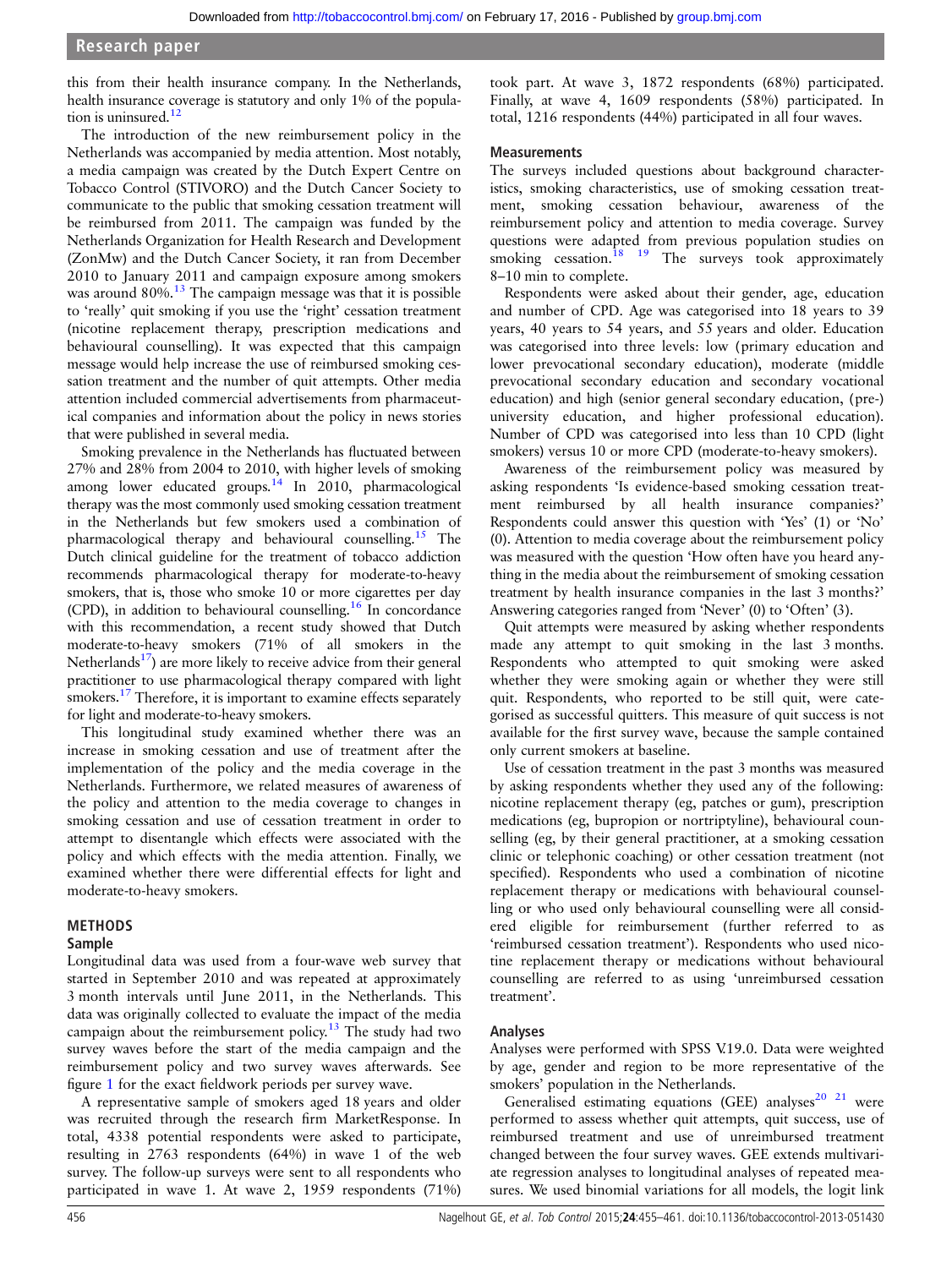<span id="page-3-0"></span>

Figure 1 Timeline of September 2010 until June 2011 with survey waves, reimbursement policy and media campaign.

and an unstructured correlation structure. Quit attempts, quit success, use of reimbursed treatment and use of unreimbursed treatment were the dependent variables, as measured at each of the four survey waves. Independent variables were awareness of the reimbursement policy and attention to media coverage about the reimbursement policy, also measured at each wave. Control variables were gender, age group, educational level and number of CPD, as measured at baseline. Survey wave was designated as the repeated measure variable. Separate models were estimated in which the first survey wave was the reference category and in which the second survey wave was the reference category in order to gain more insight into when changes in the outcome measures occurred. Additional models were estimated that also contained interactions of number of CPD (light vs moderate-to-heavy smokers) with survey wave and with the two awareness/attention variables.

#### RESULTS

#### Baseline study sample

Of the respondents of the baseline survey (unweighted data, not shown in tables), 46% were male. Most respondents fell in the age group 40–54 years (42%) or 55 years and older (39%). Most respondents had a moderate educational level (39%), while the low and high educational groups were about equal. There were considerably more moderate-to-heavy smokers (75%) than light smokers (25%).

#### Differential attrition

Respondents from the current study who were followed up were compared with those who were not followed up to test for differential attrition (unweighted data, not shown in tables). Respondents from the youngest age group (18–39 years old) were significantly less likely to participate in the fourth survey than respondents from the older age groups ( $\chi^2$  (2)=141.00, p<0.001). Furthermore, respondents with a moderate educational level were less likely to participate in the fourth survey than respondents with a low educational level  $(\chi^2 \text{ } (2)=14.32,$ p<0.001). These attrition effects for age group and educational level were also statistically significant in the second and third waves of the study and they have become larger with each wave. Respondents who were followed up and who were not followed up did not differ in gender distribution and number of CPD (light vs moderate-to-heavy smokers).

#### Awareness of policy and attention to media

As can be seen in [table 1,](#page-4-0) awareness of the reimbursement policy increased with each wave (all  $p<0.001$ ) from 15% at wave 1 to 48% at wave 4. Attention to media coverage about the reimbursement policy increased until the third wave (all p<0.001). Between wave 3 and wave 4 there was a small statistically significant decrease ( $p=0.030$ ) in the attention to media coverage about the reimbursement policy.

## Quit attempts

Of all smokers, 11% reported to have attempted to quit smoking in the last 3 months at wave 1 and 10% at wave 2 ([table 1\)](#page-4-0). At wave 3, 14% reported this and at wave 4, 15%. Only the increase between wave 2 and wave 3 was statistically significant (p<0.001).

The GEE analysis in [table 2](#page-4-0) revealed a statistically significant increase in quit attempts at wave  $3$  (OR=1.33, 95% CI 1.13 to 1.56) and wave 4 (OR=1.47, 95% CI 1.24 to 1.74) compared with wave 1. When wave 2 was taken as a reference category (not shown in tables), the increase in quit attempts at wave 3 (OR=1.31, 95% CI 1.12 to 1.53) and wave 4 (OR=1.45, 95% CI 1.22 to 1.72) remained statistically significant. Also shown in [table 2](#page-4-0) is that attention to media about the reimbursement policy was significantly associated with more quit attempts (OR=1.18, 95% CI 1.10 to 1.27).

Additionally, using wave 1 as the reference category, a statistically significant interaction was found between number of CPD (light vs moderate-to-heavy smokers) and the increase in attempts to quit smoking at the third survey wave (OR=1.48, 95% CI 1.06 to 2.08) [\(table 3](#page-5-0)). Analyses stratified by number of CPD (not shown in tables) revealed that the increase in attempts to quit smoking between wave 1 and wave 3 was statistically significant only among moderate-to-heavy smokers. Light smokers were significantly more likely to attempt to quit smoking than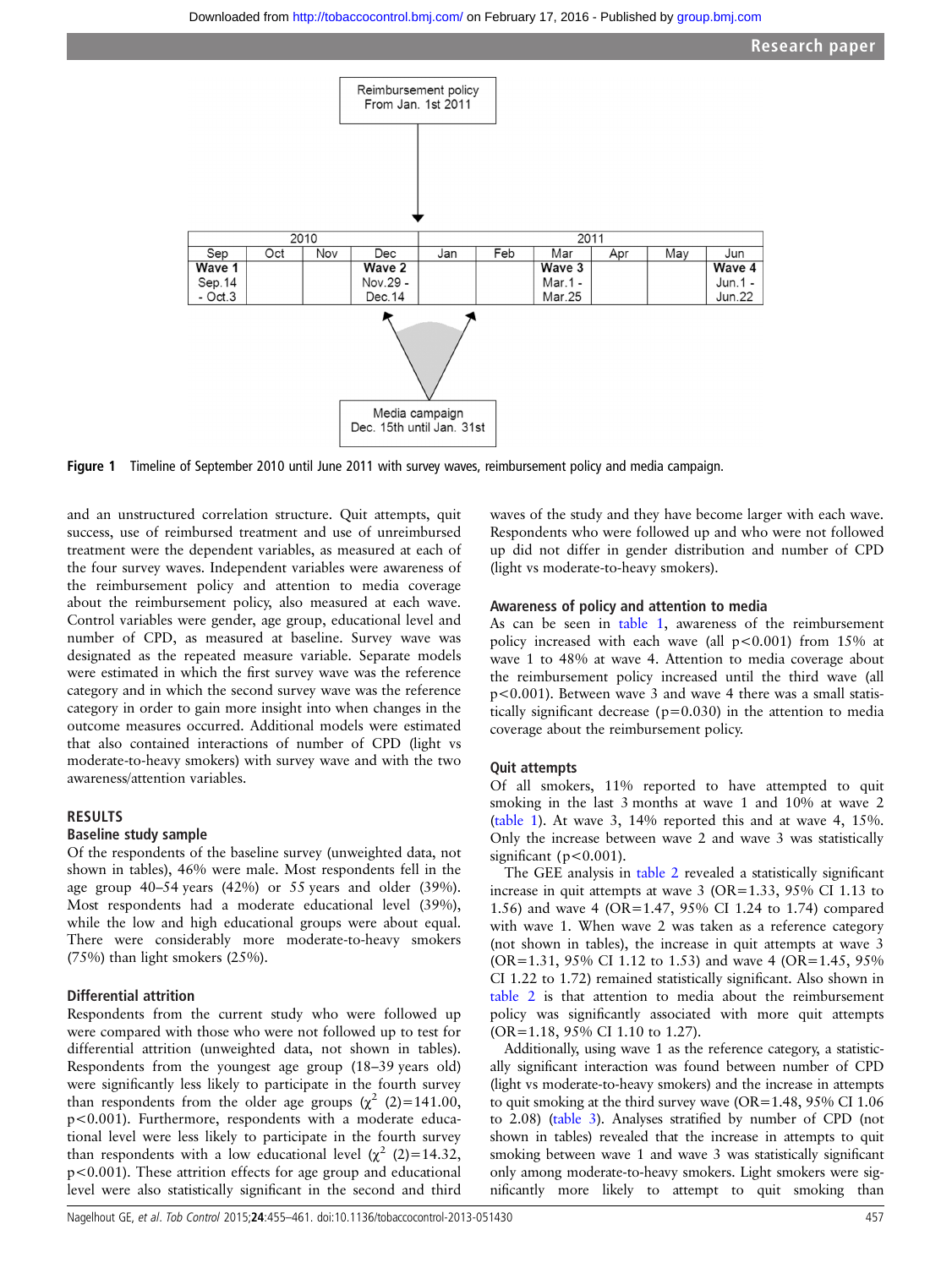<span id="page-4-0"></span>Research paper

|  | Table 1 Changes in awareness/attention, smoking cessation behaviour and use of cessation treatment between the four survey waves |  |  |  |  |  |  |
|--|----------------------------------------------------------------------------------------------------------------------------------|--|--|--|--|--|--|
|--|----------------------------------------------------------------------------------------------------------------------------------|--|--|--|--|--|--|

|                                                                                                                                                                                 | Wave 1<br>September<br>2010 | Wave 2<br><b>December</b><br>2010 | Wave 3<br><b>March 2011</b> | Wave 4<br><b>June 2011</b> |
|---------------------------------------------------------------------------------------------------------------------------------------------------------------------------------|-----------------------------|-----------------------------------|-----------------------------|----------------------------|
| All smokers                                                                                                                                                                     |                             |                                   |                             |                            |
| Awareness of the reimbursement policy (% yes)                                                                                                                                   | 15.4                        | $22.6***$                         | $39.6***$                   | $47.5***$                  |
| Attention to media coverage about the reimbursement policyt (mean, SD)                                                                                                          | 0.40(0.78)                  | $0.48(0.83)$ ***                  | $0.87(0.98)$ ***            | $0.81(0.96)$ *             |
| Smoking cessation attempt (% yes)                                                                                                                                               | 10.6                        | 10.4                              | $14.2***$                   | 15.0                       |
| Smoking cessation success (% yes)                                                                                                                                               |                             | 3.3                               | $6.3***$                    | 8.0                        |
| Use of pharmacological therapy with behavioural counselling or behavioural counselling only#<br>$(%$ yes)                                                                       | 0.7                         | 0.6                               | 1.0                         | 0.9                        |
| Use of pharmacological therapy without behavioural counseling § (% yes)                                                                                                         | 1.9                         | 1.8                               | $2.9*$                      | 3.6                        |
| All smokers who tried to quit smoking                                                                                                                                           |                             |                                   |                             |                            |
| Smoking cessation success (% yes)                                                                                                                                               |                             | 31.6                              | $42.7***$                   | 52.1                       |
| Use of pharmacological therapy with behavioural counselling or behavioural counselling only<br>$(\%$ yes)                                                                       | 6.6                         | 5.6                               | 6.8                         | 5.6                        |
| Use of pharmacological therapy without behavioural counselling (% yes)                                                                                                          | 17.9                        | 17.4                              | 19.3                        | 22.6                       |
| *p<0.05, **p<0.01, ***p<0.001 (difference with the previous wave).<br>ton a scale from 0 to 3.<br><b>‡Reimbursed cessation treatment.</b><br>§Unreimbursed cessation treatment. |                             |                                   |                             |                            |

moderate-to-heavy smokers at the first and second survey waves, but this difference was no longer statistically significant at the third and fourth survey waves due to an increase in quit attempts among moderate-to-heavy smokers.

#### Quit success

Of all wave 1 smokers, 3% reported to have quit smoking successfully at wave 2 (table 1). At wave 3, this doubled to 6% and at wave 4 it was 8%. The increase between wave 2 and wave 3

Table 2 Generalised estimating equations analyses of predictors of attempts to quit smoking, quit success, use of reimbursed treatment and use of unreimbursed treatment

|                                                                | <b>Quit attempts</b><br>OR (95% CI)<br>$n = 1972$ | <b>Quit success</b><br>OR (95% CI)<br>$n = 1746$ | Use of reimbursed<br>treatment<br>OR (95% CI)<br>$n = 1900$ | Use of unreimbursed<br>treatment<br>OR (95% CI)<br>$n = 1906$ |
|----------------------------------------------------------------|---------------------------------------------------|--------------------------------------------------|-------------------------------------------------------------|---------------------------------------------------------------|
| Gender                                                         |                                                   |                                                  |                                                             |                                                               |
| Male                                                           | 1.00                                              | 1.00                                             | 1.00                                                        | 1.00                                                          |
| Female                                                         | 1.18 (0.98 to 1.42)                               | 1.13 (0.84 to 1.53)                              | 1.03 (0.58 to 1.85)                                         | 0.97 (0.67 to 1.40)                                           |
| Age group                                                      |                                                   |                                                  |                                                             |                                                               |
| 18-39 years old                                                | 1.00                                              | 1.00                                             | 1.00                                                        | 1.00                                                          |
| 40-54 years old                                                | 1.25 (0.97 to 1.62)                               | 1.27 (0.82 to 1.97)                              | 3.69 (1.07 to 12.77)*                                       | 1.28 (0.73 to 2.24)                                           |
| 55 years and older                                             | 0.96 (0.73 to 1.24)                               | 1.23 (0.78 to 1.92)                              | 2.97 (0.84 to 10.52)                                        | 0.99 (0.55 to 1.77)                                           |
| <b>Educational level</b>                                       |                                                   |                                                  |                                                             |                                                               |
| Low                                                            | 1.00                                              | 1.00                                             | 1.00                                                        | 1.00                                                          |
| Moderate                                                       | 1.30 (1.02 to $1.65$ )*                           | 1.26 (0.87 to 1.83)                              | 1.20 $(0.55$ to 2.63)                                       | 1.12 $(0.70 \text{ to } 1.79)$                                |
| High                                                           | 1.30 (1.03 to $1.64$ )*                           | 1.02 (0.71 to 1.47)                              | 1.43 (0.70 to 2.91)                                         | 0.95 (0.61 to 1.47)                                           |
| Number of cigarettes per day (CPD)                             |                                                   |                                                  |                                                             |                                                               |
| Less than 10 CPD (light smokers)                               | 1.00                                              | 1.00                                             | 1.00                                                        | 1.00                                                          |
| 10 or more CPD (moderate-to-heavy smokers)                     | 0.64 (0.53 to 0.79)***                            | 0.44 (0.32 to 0.59)***                           | 0.89 (0.43 to 1.82)                                         | 1.89 (1.15 to 3.09)*                                          |
| Survey wave                                                    |                                                   |                                                  |                                                             |                                                               |
| 1-September 2010                                               | 1.00                                              |                                                  | 1.00                                                        | 1.00                                                          |
| 2-December 2010                                                | 1.02 (0.87 to 1.19)                               | 1.00                                             | 0.83 (0.45 to 1.54)                                         | 0.91 (0.64 to 1.28)                                           |
| 3-March 2011                                                   | 1.33 (1.13 to 1.56)***                            | 1.81 (1.43 to 2.28)***                           | 0.97 (0.50 to 1.86)                                         | 1.40 (0.99 to 1.97)                                           |
| 4-June 2011                                                    | 1.47 (1.24 to $1.74$ )***                         | 2.19 (1.70 to 2.81)***                           | 0.76 (0.37 to 1.56)                                         | 1.43 (0.98 to 2.09)                                           |
| Awareness of the reimbursement policy                          |                                                   |                                                  |                                                             |                                                               |
| No                                                             | 1.00                                              | 1.00                                             | 1.00                                                        | 1.00                                                          |
| Yes                                                            | 1.08 (0.93 to 1.25)                               | 1.12 (0.89 to 1.42)                              | 2.40 (1.47 to 3.95)***                                      | 1.04 (0.76 to 1.42)                                           |
| Attention to media coverage about the<br>reimbursement policyt | 1.18 (1.10 to 1.27)***                            | 1.20 (1.07 to 1.33)**                            | 1.20 (0.97 to 1.47)                                         | 1.11 (0.94 to 1.31)                                           |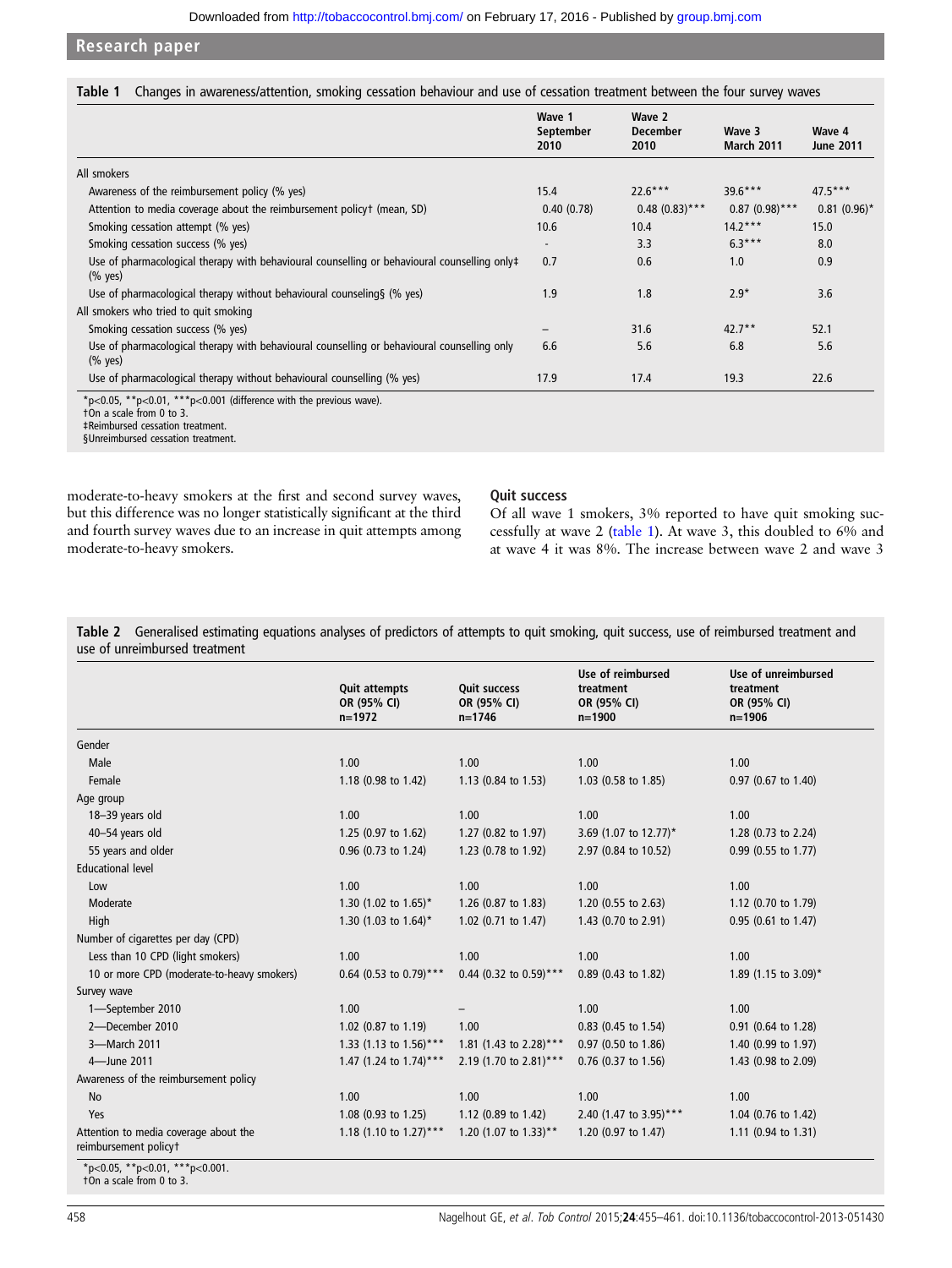<span id="page-5-0"></span>Table 3 Generalised estimating equations analyses of predictors of attempts to quit smoking, quit success, use of reimbursed treatment and use of unreimbursed treatment, including interactions

|                                                                     | <b>Quit attempts</b><br>OR (95% CI)<br>$n = 1972$ | <b>Quit success</b><br>OR (95% CI)<br>$n = 1746$ | Use of reimbursed<br>treatment<br>OR (95% CI)<br>$n = 1900$ | Use of unreimbursed<br>treatment<br>OR (95% CI) n=1906 |
|---------------------------------------------------------------------|---------------------------------------------------|--------------------------------------------------|-------------------------------------------------------------|--------------------------------------------------------|
| Gender                                                              |                                                   |                                                  |                                                             |                                                        |
| Male                                                                | 1.00                                              | 1.00                                             | 1.00                                                        | 1.00                                                   |
| Female                                                              | 1.18 (0.98 to 1.42)                               | 1.13 (0.84 to 1.53)                              | 1.00 (0.61 to 1.63)                                         | 0.95 (0.66 to 1.38)                                    |
| Age group                                                           |                                                   |                                                  |                                                             |                                                        |
| 18-39 years old                                                     | 1.00                                              | 1.00                                             | 1.00                                                        | 1.00                                                   |
| 40-54 years old                                                     | 1.26 (0.97 to 1.63)                               | 1.27 (0.82 to 1.97)                              | 3.34 (1.16 to 9.57)*                                        | 1.33 (0.76 to 2.33)                                    |
| 55 years and older                                                  | 0.96 (0.74 to 1.25)                               | 1.23 (0.78 to 1.92)                              | 2.96 (1.03 to 8.48)*                                        | 1.02 (0.57 to 1.82)                                    |
| <b>Educational level</b>                                            |                                                   |                                                  |                                                             |                                                        |
| Low                                                                 | 1.00                                              | 1.00                                             | 1.00                                                        | 1.00                                                   |
| Moderate                                                            | 1.30 (1.02 to 1.65)*                              | 1.27 (0.88 to 1.85)                              | 1.23 (0.64 to 2.35)                                         | 1.14 (0.71 to 1.84)                                    |
| High                                                                | 1.31 (1.04 to 1.65)*                              | 1.03 (0.71 to 1.48)                              | 1.39 (0.75 to 2.59)                                         | 0.97 (0.62 to 1.50)                                    |
| Number of cigarettes per day (CPD)                                  |                                                   |                                                  |                                                             |                                                        |
| Less than 10 CPD (light smokers)                                    | 1.00                                              | 1.00                                             | 1.00                                                        | 1.00                                                   |
| 10 or more CPD (moderate-to-heavy smokers)                          | 0.52 (0.39 to 0.68)***                            | 0.39 (0.23 to 0.65)***                           | 0.57 (0.19 to 1.69)                                         | 1.11 (0.54 to 2.28)                                    |
| Survey wave                                                         |                                                   |                                                  |                                                             |                                                        |
| 1-September 2010                                                    | 1.00                                              |                                                  | 1.00                                                        | 1.00                                                   |
| 2-December 2010                                                     | 0.93 (0.72 to 1.20)                               | 1.00                                             | 1.12 (0.34 to 3.71)                                         | 0.85 (0.45 to 1.59)                                    |
| 3-March 2011                                                        | 1.02 (0.77 to 1.34)                               | 1.44 (1.04 to 1.98)*                             | 0.71 (0.17 to 2.93)                                         | 0.53 (0.19 to 1.52)                                    |
| 4-June 2011                                                         | 1.22 (0.92 to 1.61)                               | 1.75 (1.21 to 2.52)**                            | 0.47 (0.09 to 2.44)                                         | 0.44 (0.14 to 1.38)                                    |
| Awareness of the reimbursement policy                               |                                                   |                                                  |                                                             |                                                        |
| No                                                                  | 1.00                                              | 1.00                                             | 1.00                                                        | 1.00                                                   |
| Yes                                                                 | 1.18 (0.88 to 1.58)                               | 1.46 (1.01 to 2.11)*                             | 3.91 (1.35 to 11.33)*                                       | 0.57 (0.19 to 1.72)                                    |
| Attention to media coverage about the reimbursement<br>policyt      | 1.09 (0.96 to 1.24)                               | 1.19 (1.00 to 1.41)                              | 0.69 (0.37 to 1.31)                                         | 1.29 (0.83 to 2.00)                                    |
| <b>Interactions</b>                                                 |                                                   |                                                  |                                                             |                                                        |
| CPD * survey wave 2                                                 | 1.32 (0.93 to 1.88)                               | 1.49 (0.90 to 2.48)                              | $0.63$ (0.14 to 2.70)                                       | 1.09 (0.52 to 2.30)                                    |
| CPD * survey wave 3                                                 | 1.48 (1.06 to 2.08)*                              | 1.51 (0.95 to 2.39)                              | 1.23 (0.25 to 6.14)                                         | 3.11 (1.03 to 9.46)*                                   |
| CPD * survey wave 4                                                 | 1.14 (0.83 to 1.58)                               |                                                  | 1.46 (0.23 to 9.15)                                         | 3.87 (1.15 to 13.02)*                                  |
| CPD * awareness of the reimbursement policy                         | 0.87 (0.62 to 1.23)                               | 0.65 (0.40 to 1.04)                              | $0.76$ (0.22 to 2.60)                                       | 1.93 (0.61 to 6.10)                                    |
| CPD * attention to media coverage about the<br>reimbursement policy | 1.11 (0.95 to 1.30)                               | 1.01 (0.81 to 1.26)                              | 2.22 (1.11 to 4.47)*                                        | 0.83 (0.52 to 1.34)                                    |
| *n<0.05 **n<0.01 ***n<0.001                                         |                                                   |                                                  |                                                             |                                                        |

\*p<0.05, \*\*p<0.01, \*\*\*p<0.001. †On a scale from 0 to 3.

was statistically significant ( $p < 0.001$ ). When only taking into account the smokers who attempted to quit smoking, 32% reported to be still quit at wave 2, 43% at wave 3 and 52% at wave 4. Again, the increase between wave 2 and wave 3 was statistically significant (p=0.007).

[Table 2](#page-4-0) shows the GEE analysis for all smokers (including those who did not attempt to quit smoking) that confirmed that quit success increased significantly between wave 2 and wave 3 (OR=1.81, 95% CI 1.43 to 2.28) and between wave 2 and wave 4 (OR=2.19, 95% CI 1.70 to 2.81). Attention to media about the reimbursement policy was significantly associated with more quit success (OR=1.20, 95% CI 1.07 to 1.33).

An additional GEE analysis (table 3) showed that there were no significant interactions of number of CPD with the survey waves or with the awareness/attention variables.

#### Use of cessation treatment

Use of reimbursed cessation treatment (pharmacological therapy with behavioural counselling or behavioural counselling only) remained stable at 1% use or lower of all smokers across waves ([table 1\)](#page-4-0). When examining all smokers, use of unreimbursed treatment (pharmacological therapy without behavioural counselling) significantly increased from 2% at wave 2 to 3% at wave  $3$  ( $p=0.025$ ). When examining only smokers who attempted to quit smoking, the increase from 17% to 19% was not statistically significant.

The GEE analysis in [table 2](#page-4-0) confirmed that use of reimbursed cessation treatment among all smokers (including those who did not attempt to quit smoking) did not change between waves. This was shown when using wave 1 as a reference category [\(table 2\)](#page-4-0) and with wave 2 as reference category (not shown in tables). Awareness of the reimbursement policy was significantly associated with more use of reimbursed treatment (OR=2.40, 95% CI 1.47 to 3.95).

Use of unreimbursed cessation treatment among all smokers did not increase when using wave 1 as a reference category [\(table 2\)](#page-4-0). However, with wave 2 as reference category (not shown in tables), a statistically significant increase in use of unreimbursed treatment between wave 2 and wave 3 (OR=1.55, 95% CI 1.10 to 2.18) and between wave 2 and wave 4 (OR=1.58, 95% CI 1.07 to 2.33) was found. Awareness of the reimbursement policy and attention to media coverage about the policy were not significantly associated with use of unreimbursed cessation treatment.

Additional analyses (table 3), using wave 1 as a reference category, revealed that there was a significant interaction between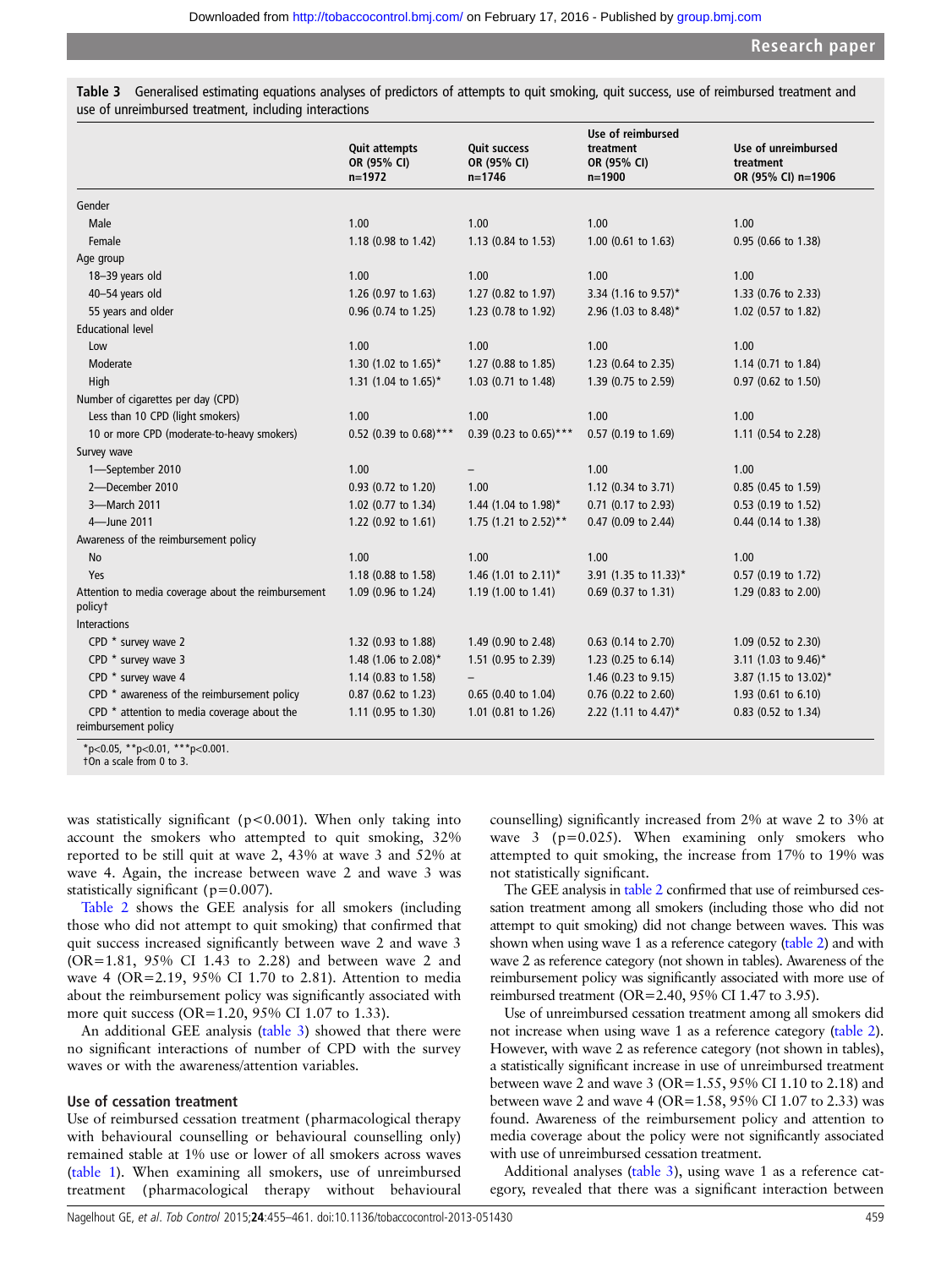### Research paper

number of CPD (light vs moderate-to-heavy smokers) and attention to media about the reimbursement policy (OR=2.22, 95% CI 1.11 to 4.47) on use of reimbursed treatment. Stratified analyses (not shown in tables) showed that attention to media coverage was positively associated with use of reimbursed treatment among moderate-to-heavy smokers, but not among light smokers. There was also a significant interaction of number of CPD with survey wave 3 (OR=3.11,  $95\%$  CI 1.03 to 9.46) and an interaction with survey wave 4 (OR=3.87, 95% CI 1.15 to 13.02). Stratified analyses revealed that use of unreimbursed treatment increased significantly between waves 1 and 3 and between waves 1 and 4 among moderate-to-heavy smokers, but not among light smokers.

#### **DISCUSSION**

Previous research has shown that the introduction of the Dutch national reimbursement policy in 2011 was followed by a statistically significant decrease in smoking prevalence.<sup>22</sup> Our study reveals that this was due to an increase in quit attempts among moderate-to-heavy smokers and an increase in quit success among all smokers. Our findings further suggest that the increase in smoking cessation can, at least partly, be ascribed to the media attention that accompanied the policy implementation. Attention to media about the reimbursement was significantly associated with more quit attempts and more quit success. Earlier studies reported more use of cessation treatment and methods in 2011: a more than 10-fold increase in telephonic counselling<sup>11</sup> and a doubling of the number of prescription medications for smoking  $c$ essation<sup>22</sup> in 2011 compared with 2010. The largest increases were found in the second half of 2011 when it was made known by the government that, due to budget cuts, the period of reimbursement would end in December 2011 and more people had already spent their yearly mandatory deductible for their health insurance costs. Our study was restricted to the first 6 months after policy implementation and showed that the percentage of smokers who participated in behavioural counselling did not yet increase in this timeframe, while use of pharmacological therapy without behavioural counselling (not reimbursed) increased among moderate-to-heavy smokers. A possible explanation is that it was not communicated clearly enough that smokers could only get a reimbursement when they also participated in behavioural counselling. Although the use of pharmacological therapy increased, the level of use was still quite low after the implementation (3% of all smokers used pharmacological therapy without behavioural counselling and 1% used the combination or behavioural counselling only). This is comparable with findings from the UK, where only 8% of all smokers use the Stop Smoking Services that are free of charge.[4](#page-7-0)

The media campaign that was meant to communicate about the reimbursement policy also showed smokers that it was possible for them to quit smoking. Light smokers may not have immediately thought that they needed cessation treatment to quit smoking, while moderate-to-heavy smokers felt that they needed this support in order to successfully quit when they had heard about cessation treatment in the campaign or in other media. The Dutch media campaign is an example of a 'how-to-quit' campaign. In the international literature, there is not much support for the effectiveness of these kinds of campaigns.[23 24](#page-7-0) In general, media campaigns in other countries have shown to be more effective in stimulating quitting when they elicit negative emotions and describe the negative health consequences of smoking ('why-to-quit' campaigns). Possibly, the Dutch campaign was effective because it was combined with the implementation of new tobacco policy.<sup>25</sup> <sup>26</sup>

Although the use of reimbursed cessation treatment did not increase, awareness of the reimbursement policy was significantly associated with more use of reimbursed treatment. These results can possibly be explained by reversed causality; respondents who were using reimbursed treatment were, as a result of that, more aware of the reimbursement policy. Furthermore, there was an increase in use of unreimbursed treatment among moderate-to-heavy smokers, but awareness/attention variables were not associated with use of unreimbursed treatment. Therefore, we cannot be sure that the increase in unreimbursed treatment was a consequence of the reimbursement policy and/ or the accompanying media attention.

A limitation of our study is that less than half of respondents participated in all four survey waves. Respondents who were lost to follow-up were younger and more often had a moderate educational level than respondents who did participate in follow-up waves. Therefore, our results may not be fully generalisable to the Dutch population of smokers. Furthermore, we relied on self-reported smoking status to assess quit success. Respondents who reported an attempt to quit and who indicated that they were still quit at the time of the survey were considered successful quitters. However, some of them may have been quit for only a short period of time and may have relapsed soon after the survey.

Our survey design with four survey waves enabled us to separate trends before the interventions from changes after the interventions. However, other events that were not taken into account in this study could also have caused the observed effects. Although New Year's resolutions seem to be a possible alternative explanation for the increase in quit attempts, our data show that the increase was sustained long after the first few months of the year. This strengthens the idea that the reimbursement policy and accompanying media attention were at least partly responsible for the increase in attempts to quit smoking.

Based on the findings from our study, we recommend that countries implement a national reimbursement policy for smoking cessation treatment with accompanying media attention. The media attention is important to increase awareness of the reimbursement policy and can possibly also act as a trigger to stimulate smoking cessation. An intensive mass media campaign such as the one in the Netherlands that reached 80% of  $smokes, <sup>13</sup>$  $smokes, <sup>13</sup>$  $smokes, <sup>13</sup>$  is recommended. Care should be taken to develop media messages that do not discourage people to quit without the use of cessation treatment.<sup>[27](#page-7-0)</sup> Media should encourage attempts to quit smoking and the use of evidence-based cessation treatment for those who have more difficulty to quit.

## What this paper adds

- ► A national reimbursement policy in the Netherlands in 2011 that was accompanied by media attention was followed by an increase in quit attempts among moderate-to-heavy smokers and an increase in quit success among all smokers.
- It seems that the increase in quit attempts and quit success can (partly) be ascribed to the media attention about the reimbursement policy.

Contributors GEN conducted the statistical analyses and drafted the manuscript. She is the guarantor of the paper. MCW and DS contributed to the design of the study and to the statistical analyses. All authors contributed to the interpretation of the data and to the writing of the manuscript. All authors revised the manuscript critically for important intellectual content and read and approved the final manuscript.